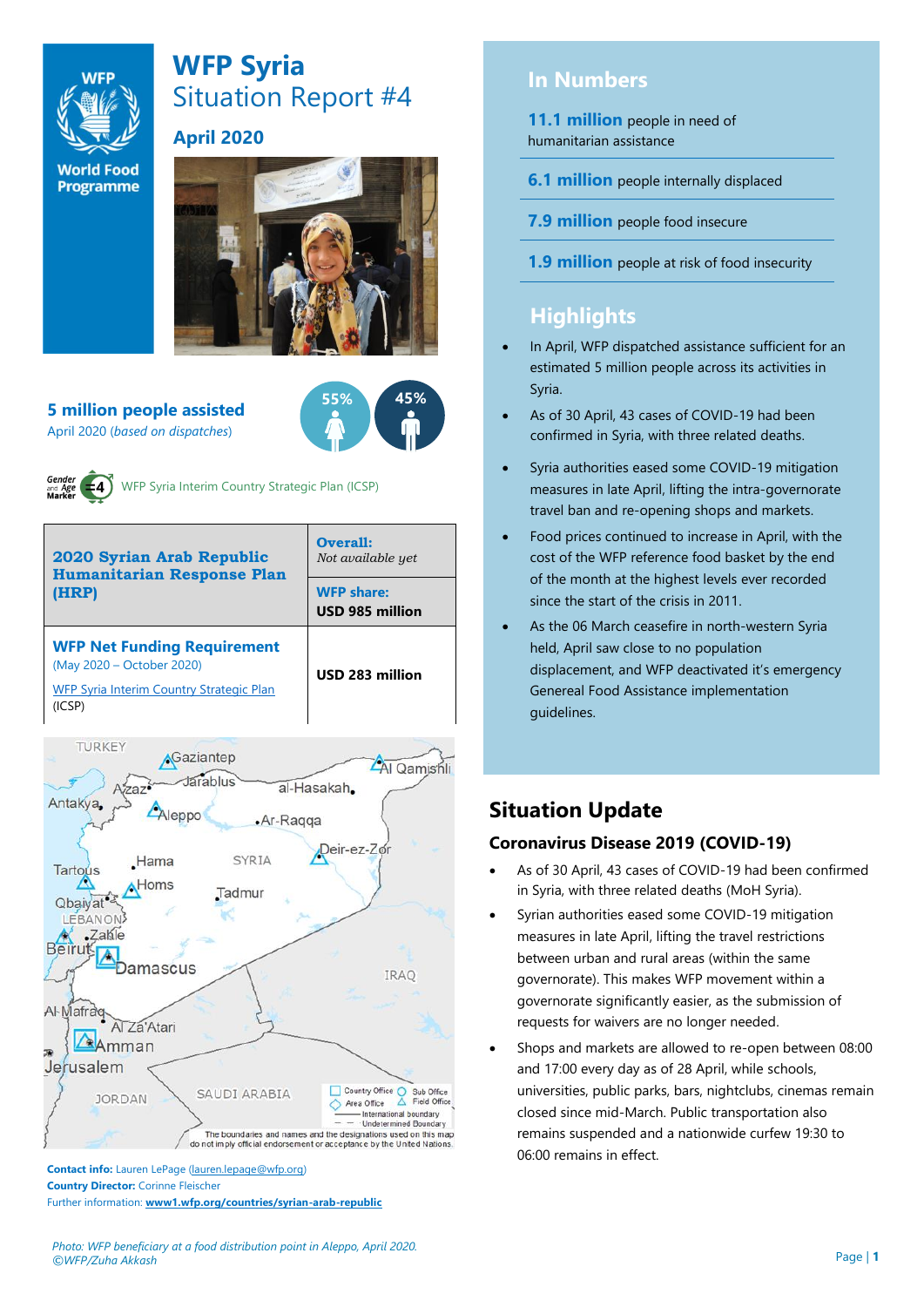#### **Economic Situation**

- Food prices continued their upwards march in April. Overall, average food prices in April were 16 percent higher than in March, and the price of the WFP national average food basket had by the end of April increased by 111 percent compared to April 2019 levels, reaching the highest levels recorded since the start of the crisis at 14.3 times the five-year pre-crisis average.
- In response to the rapid and frequent changes in the prices of food and non-food items (NFIs) across the Syrian markets, and to allow for closer market monitoring, WFP has revised the data collection frequency of market prices to a weekly frequency since March 2020. WFP also now monitors the prices of some key NFIs that are related to COVID-19.

#### **North-Western Syria**

- As the 06 March ceasefire in north-western Syria continues to hold, significant IDP return movement was observed in April. As such, OCHA reports that humanitarian needs increased in some parts of western Aleppo governorate and southern Idlib governorate as IDPs returned to areas from which they fled, but where many services and humanitarian activities were suspended or moved as a result of earlier hostilities. WFP, through its cooperating partners, is working to monitor IDP returnee arrivals to ensure the continuity of assistance.
- The emergency GFA implementation guidelines that came into effect in February were lifted in April, and WFP reached 1.2 million people under the April GFA cycle. As population displacement had largely come to a halt, there were no distributions of emergency food assistance through readyto-eat rations in north-western Syria in April.

### **North-Eastern Syria**

- Hostilities continued in Al-Hasakeh and Ar-Raqqa governorates in April, where heavy clashes were reported in Ras Al-Ayn city (Al-Hasakeh governorate) and in Tell Abyad (Ar-Raqqa governorate) between Turkish-backed non-state armed groups.
- In Deir Ezzor governorate, suspected ISIL sleeper cells continued attacks targeting Syrian government and government-supported forces in several villages in the governorate, including Al-Sayal, Al-Jalaa, and Al-Abbas as well as in Mayadin city.
- To avoid crowding during distributions inside the IDP camps in north-eastern Syria and limit COVID-19 exposure risk, WFP distributed two months' worth of food rations at a time and camp management used small trucks to deliver WFP assistance block by block in the camps. Following the success of and positive feedback on the two-month distribution modality covering March and April distributions, WFP plans to maintain this modality for the May cycle, distributing of May and June rations to commence in one distribution round that will start in mid-May.
- In Dar'a governorate, the town of Tafas witnessed several incidents of inter-communal conflict in April, with fighting between different clans resulting in multiple deaths and injuries. Prior to the recent escalation of violence in the town, WFP distributed food to some 47,500 people in Tafas.
- Despite the COVID-19 lockdown imposed on two towns of Rural Damascus governorate; Monin and Set Zaynab, by Syrian authorities, WFP was able to continue the provision of assistance, reaching close to 9,000 people in Monin and 16,600 in Set Zaynab.
- As a consequence of the lockdown on Monin, beneficiaries of the nutritional support to pregnant and lactating women programme were unable to reach the WFP contracted retailers to redeem their nutritional voucher support. Thanks to the good coordination with local authorities, retailers and cooperating partners, WFP was able to capitalize on the existing cash-based transfer setup and deliver the authorized voucher commodities to 185 pregnant and lactating women directly to the locked-down village. Without interruption of the cycle, beneficiaries were able to redeem their SCOPE cards (electronic cards through which WFP provides both cash and voucher assistance to people in need, allowing them to choose and buy food from local shops across the country) at the "mobile retailer".

## **WFP Response**

- WFP dispatched humanitarian assistance sufficient for an estimated 5 million people across all its activities in Syria in April.
- A total of USD 3 million in CBT was distributed to 144,700 beneficiaries across three activities: Nutrition (Malnutrition prevention - support to pregnant and lactating women and girls), Livelihoods and Resilience, and School Feeding (support to out-of-school children).

#### **General Food Assistance Programme**

- In April, WFP dispatched general food assistance (GFA) sufficient for some 4.9 million people across all 14 Syrian governorates.
- Cross-border deliveries from Turkey under [UN Security](https://undocs.org/S/RES/2165(2014))  [Council Resolution 2165](https://undocs.org/S/RES/2165(2014)) (2014, extended under [Resolution](https://undocs.org/S/RES/2504(2020))  [2504](https://undocs.org/S/RES/2504(2020)) in January 2020), accounted for 30 percent of the total WFP general food assistance dispatched. This includes food rations for some 1.5 million people in opposition-held Idlib governorate and opposition-held areas of Aleppo governorate inaccessible from inside Syria.
- In response to COVID-19, WFP is supporting its staff and cooperating partners with personal protective equipment that includes face masks, hand-sanitizers, gloves, disinfectant, as well as thermometers. WFP, working with UNICEF and UNFPA, also included soap in the GFA food rations.

### **Southern Syria**